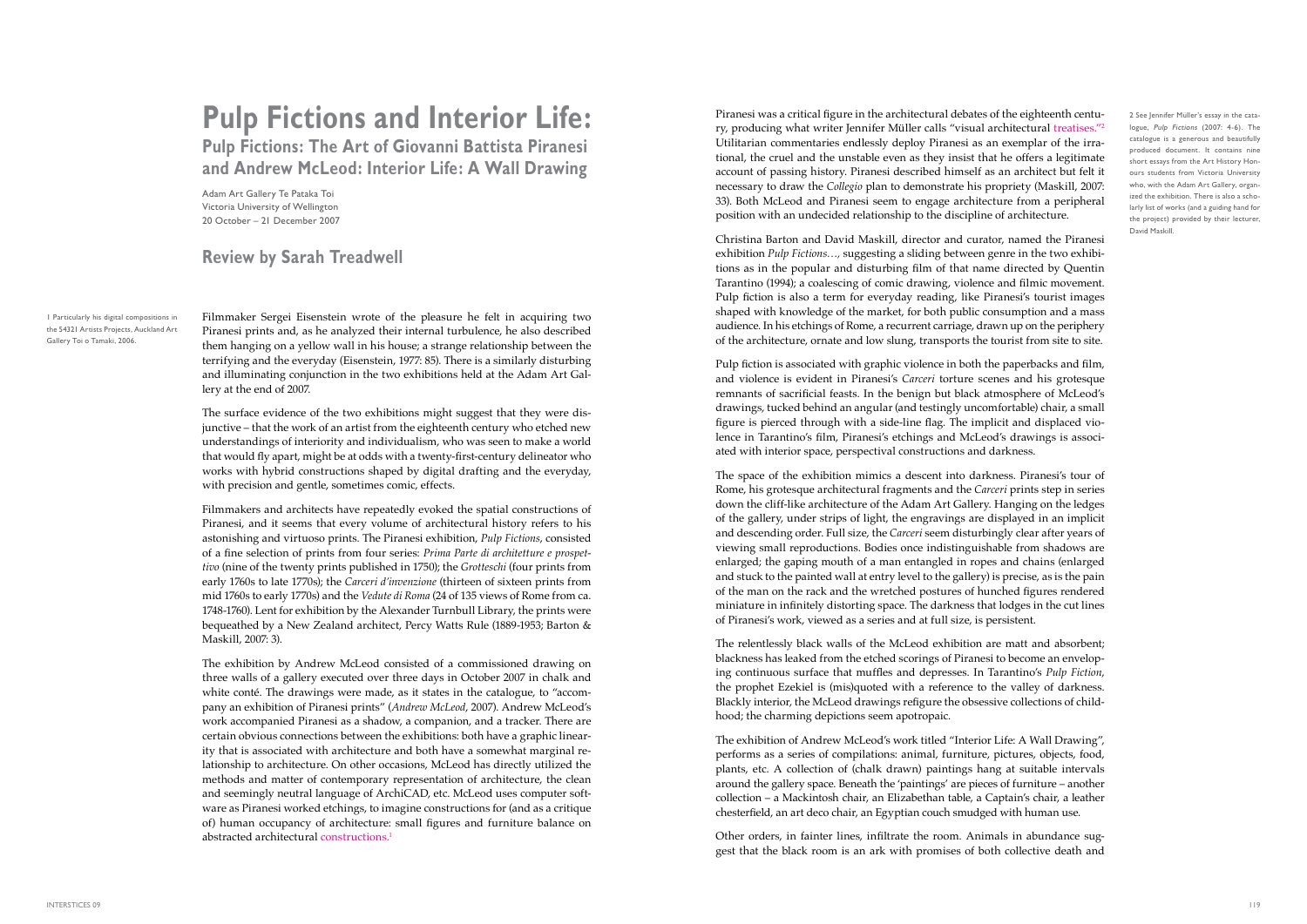new beginnings (Fig. 1). In a reseeding of a post-global world, McLeod drew a cow, a monkey, a bird, a cat and kitten, a bear and elephant (eyeing ice-cream). He inscribed a cat and cheese, cat and acorn, monkey up tree with camera and whirligig, kangaroo, goat, animal stack consisting of donkey, dog, cat, rooster, rabbit and escaping butterfly and fly (an escape from an interiorizing meal of animals laid within other animals), snake, lion, squirrel, rodent tail and lovesick bird. The architectural orders of Piranesi, that were also remnants or signs of a natural order (Corinthian baskets sprouting acanthus leaves), are multiplied in McLeod's aberrant domestic.

Piranesi also drew small forms of life amidst an enlarged architecture including tiny beggars and tourists (skirts like domes), sheep herders and their sheep. Dogs scratch and stand around the figures who admire the scenes. In the catalogue essay "Take a Closer Look: The Human Drama in the *Vedute di Roma*", Georgia Morgan suggests that the figures operate to not only provide scale and to direct attention to the architecture but also to situate the architecture in both theatrical and historical time (Morgan, 2007: 25-27).

In the interiors of McLeod's drawings, animals prevail over humans; they occupy the interior space of the gallery and they are also often outside the framed images. Animals proliferate; one child appears in a picture carefully writing with her left hand, distinguished by literacy but, in the vulnerability of youth, still animal (Fig. 2). Around the edges of the gallery, collected with the animals and trees is a flow of loosened household items: a tape-deck, a miniature refrigerator, frying pan with eggs, a prong, a bottle, a broom, a basket, a nail brush and soap, a heater, etc.

Piranesi also etches rivers of matter in a flow of time that, in the *Grotteschi,* strips the bones and tumbles temples, plants, architecture and bodies together. Piranesi records detritus over centuries while McLeod records everyday matter in the present. The bones and skulls of Piranesi are remnants of life without form – biological life, bodies from armies, from battles, from prisons. While the worlds of the two exhibitions seem remote, there is one explicit reference to a Piranesi print in McLeod's drawing.

In the *Carceri* print, "The Arch with a Shell Ornament" (*Pulp Fictions*, 2007: 33), there is a series of projecting steps that climb up the sides of an enormous arch. Introduced in the second state of the print, the steps, on which miniature figures seem to be stranded, offer a different scale to the work. Oversized in terms of human anatomy, they project into the centre of the image over dark and ominous machines. The space is gargantuan, convoluted, and the steps, without ornament or edging, seem to be structurally uncertain; abstract markers of ascension and the possibility of the fall.



*Fig. 1: Andrew McLeod, Interior Life: A Wall Drawing (detail).*

*Fig. 2: Andrew McLeod, Interior Life:*